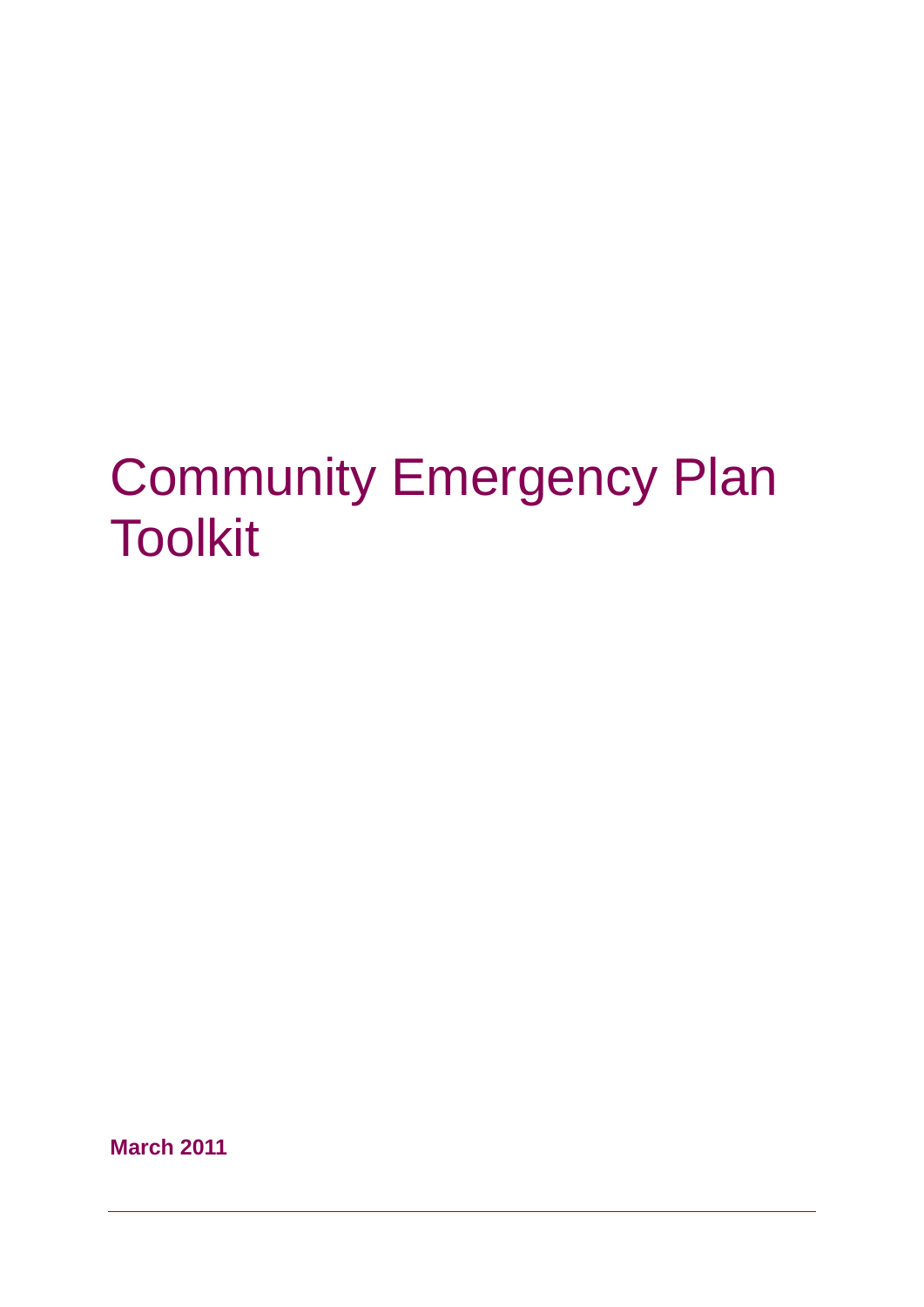### What is the purpose of this toolkit?

This document is a step-by-step guide to help you and your community produce a Community Emergency Plan. A Community Emergency Plan is a tool you can use to help you prepare for the emergencies that could affect your community. It is just one way of planning within your community. You may wish to tailor your approach to better suit the needs of your community.

This guide is linked to a template plan which you will find at [http://www.cabinetoffice.gov.uk/communityresilience.](http://www.cabinetoffice.gov.uk/communityresilience)

This guide sets out how to complete your plan. Look out for the **ACTION** markers for suggestions on how to complete sections of the plan and where to find information to help you.

If your community already has a Community Emergency Plan, you could use this document to update or validate it.

Before you start, you may also want to read the general information about Preparing for Emergencies on Directgov at<http://www.direct.gov.uk/preparingforemergencies>

### Why do we need a Community Emergency Plan?

Emergencies happen. Local emergency responders will always have to prioritise those in greatest need during an emergency, especially where life is in danger. There will be times when you may be affected by an emergency but your life is not in immediate danger. During this time, you need to know how to help yourself and those around you. By becoming more resilient, you and your community can complement the work of local emergency responders and reduce the impact of an emergency on your community both in the short and long term.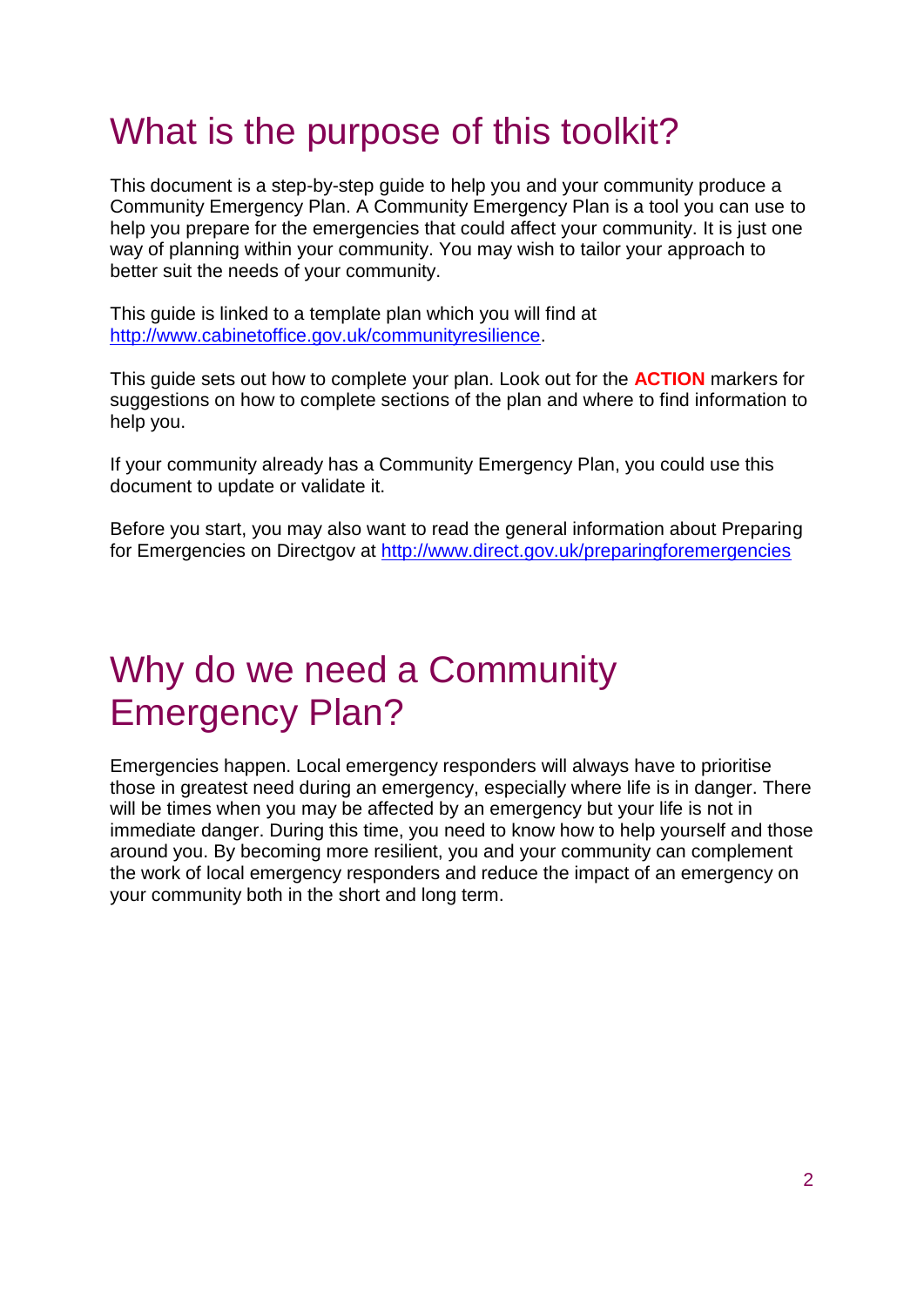# **Step 1 – Planning for an emergency**

# Getting started

This section outlines the key stages in getting started and planning for your community.

### Identifying your community

Begin by considering who your community is and which communities you belong to. Who is your plan for? A community is a group of people linked by a common bond. Usually this bond is because the people live close to one another but the bond could also be from shared interests or as a result of experiencing similar circumstances. In planning for emergencies, it will usually make sense to think of your community as being those people who live near you, but you may also want to consider talking to and involving other people and communities in your planning as you may need to work together and help each other in an emergency.

### Identifying existing local relationships and getting people involved

One of the first things to consider is who can help you get started. Community resilience is something many people and communities already do. It is not about creating or identifying a new community network, or a one-off response to an incident, but rather an ongoing process of using and enhancing existing relationships.

Consider what already exists around you, who you already talk to, and how you could work together before, during and after an incident. You could look to existing local community networks and groups within your community to see if they can get involved or fit resilience into their agenda, for example parish councils, Neighbourhood Watch groups, Scout groups, residents associations, youth groups etc. Your local authority emergency planning team may also be able to help you identify what community resilience initiatives are already in place.

You could hold an open meeting in which people can discuss their priorities for the plan and identify who is interested in helping to create it.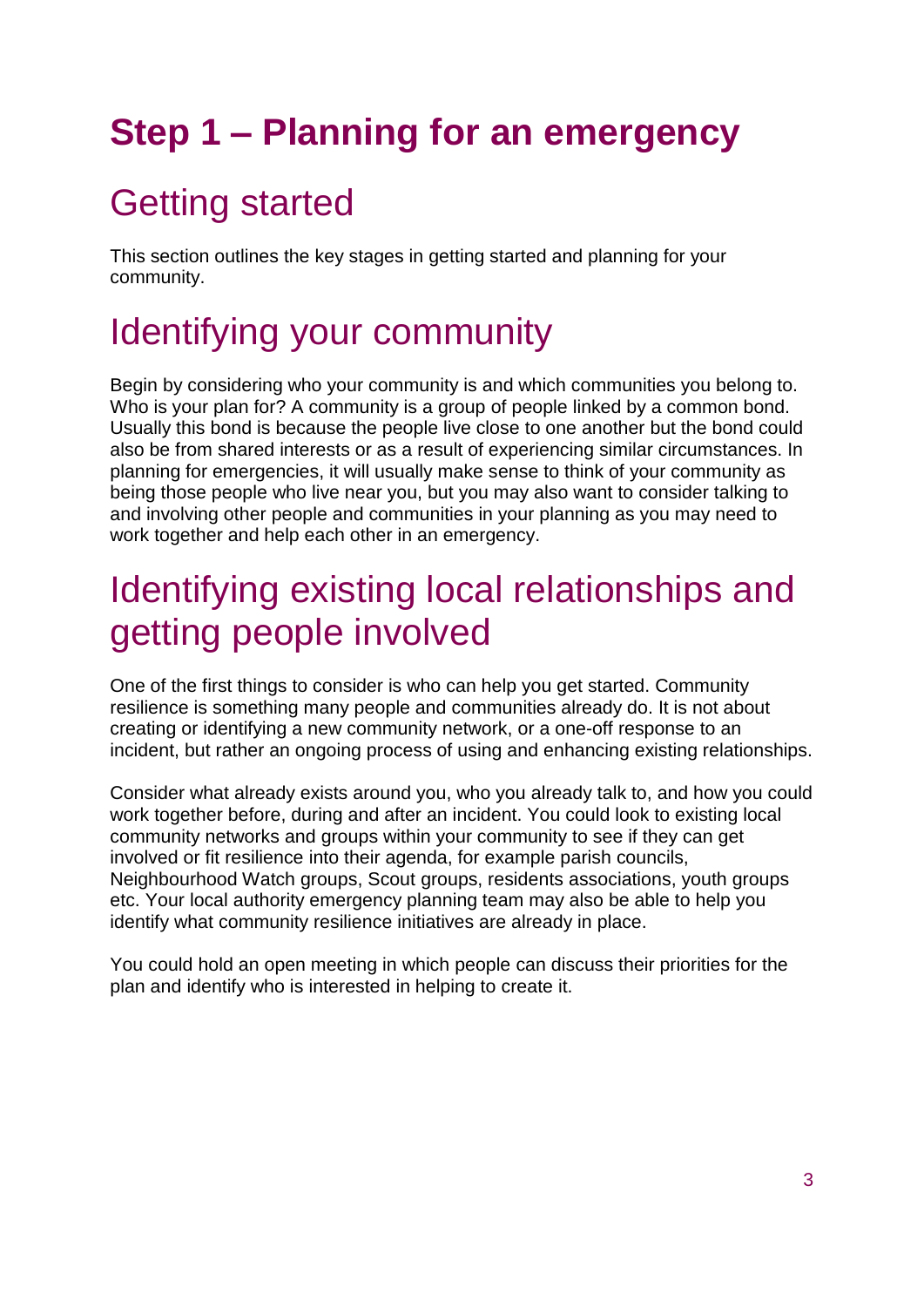### Community emergency groups and co-ordinators

The people in your community who want to take part could form a Community Emergency Group to champion the emergency preparedness efforts in your community. They will also play a role in your community recovery. This could be a new group or build on an existing community group.

Some villages, wards and parishes also have a Community Emergency Co-ordinator and you may wish to consider choosing one for your community. The co-ordinator takes a lead role in organising and taking forward the work of the Community Emergency Group, and helping to sustain motivation and interest in their community.

The co-ordinator acts as a contact point between the Community Emergency Group and local emergency responders. The Community Emergency Co-ordinator could be an elected member or could work closely with elected members.

# Collecting information

#### **Using local knowledge and identifying vulnerable people**

It is important to ensure that isolated or vulnerable people are contacted to see if they need assistance during an emergency. Organisations and individuals such as Local Authority emergency planning officers, Red Cross or WRVS volunteers, as well as many others, have systems and resources to help people to respond to, and recover from, emergencies. These groups cannot always determine exactly what individuals want and need, nor can they always identify who in your community may be vulnerable in a crisis, particularly those who may not previously have received support. This requires local knowledge and your help.

#### **Vulnerable people**

Emergencies can make anyone vulnerable and they make life more difficult for those people who are already vulnerable. Your local emergency responders will need to help those in most need first, and it would assist them if the Community Emergency Group had an understanding of those in their community who might be vulnerable in an emergency and where they live. Think about how you can share this information with the local emergency responders if an emergency occurs. Local organisations will also have a good idea of the people or communities who are vulnerable. You may want to consider maintaining a list of these organisations.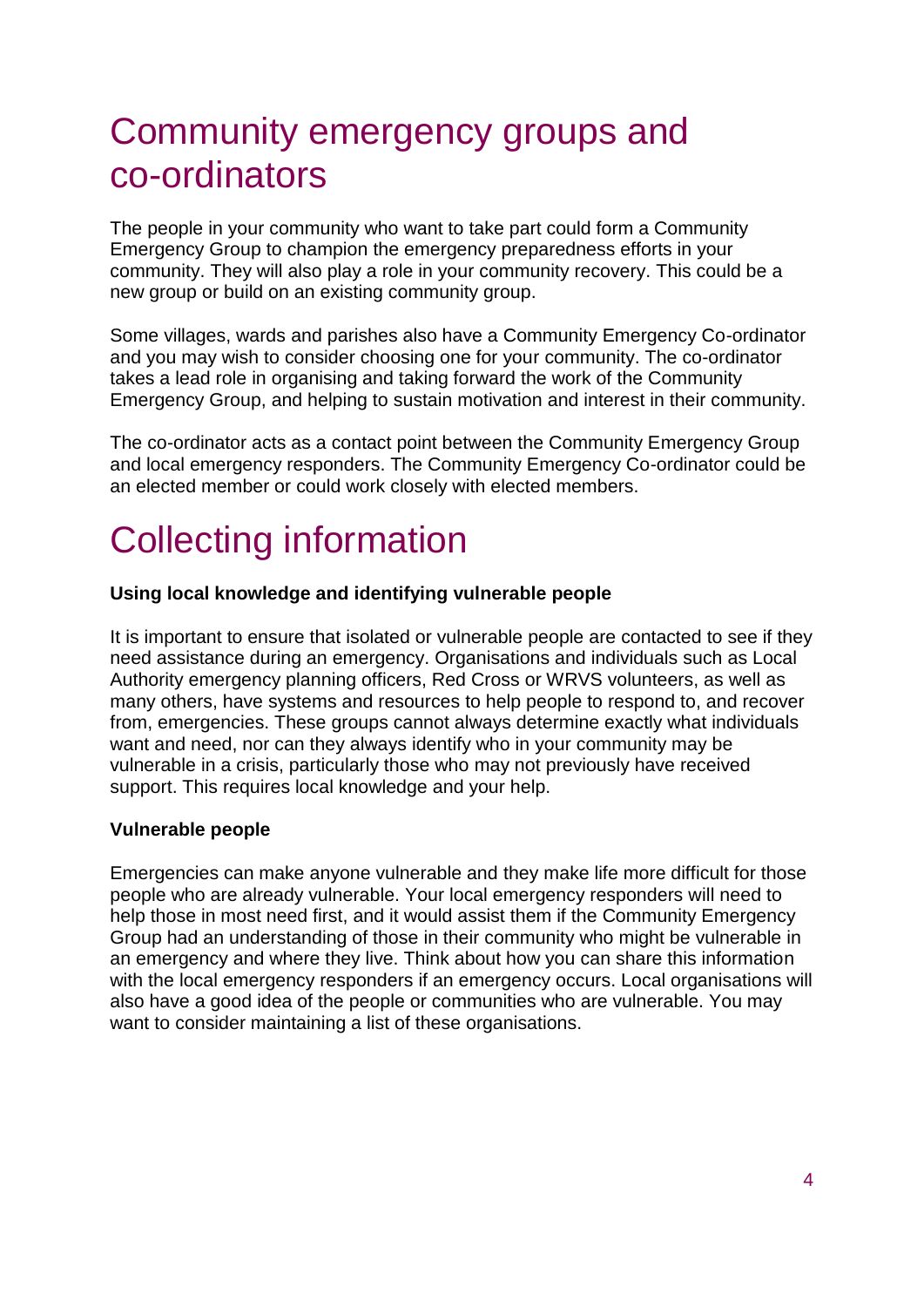It is important to note that:

- people may become vulnerable at any point in their life and we can all be vulnerable in different circumstances;
- being vulnerable means different things to different people and groups; and
- vulnerabilities can vary in their duration and may last through the recovery from an emergency.

**ACTION: Using page 9 of the Community Emergency Plan template, you can record and maintain a list of organisations active in your local area that may be able to help you to identify vulnerable people in an emergency.**

# Identifying and preparing for risks

It is important to be aware of the risks that could affect your community, and understand how you could be affected by them, in order to improve your community's resilience. Individuals and communities should prepare for the risks they feel are relevant to their area.

Your local emergency responders meet regularly as a Local Resilience Forum. This forum co-ordinates the planning for emergencies affecting your local area and has a duty to publish a Community Risk Register, showing what local hazards and threats have been identified for your area, and their potential impact.

The Government regularly assesses all the natural hazards and malicious threats that could affect the UK. This is published in the National Risk Register. You can use this information together with your local Community Risk Register to consider potential threats and hazards to your local area and their impacts.

You should also use local knowledge to try and identify other risks in your local area that may not be included on your Community Risk Register. For example, is there a local road that regularly floods, or a footpath that could become unusable in severe weather?

Other aspects to consider when assessing the impact of incidents on your local area could include: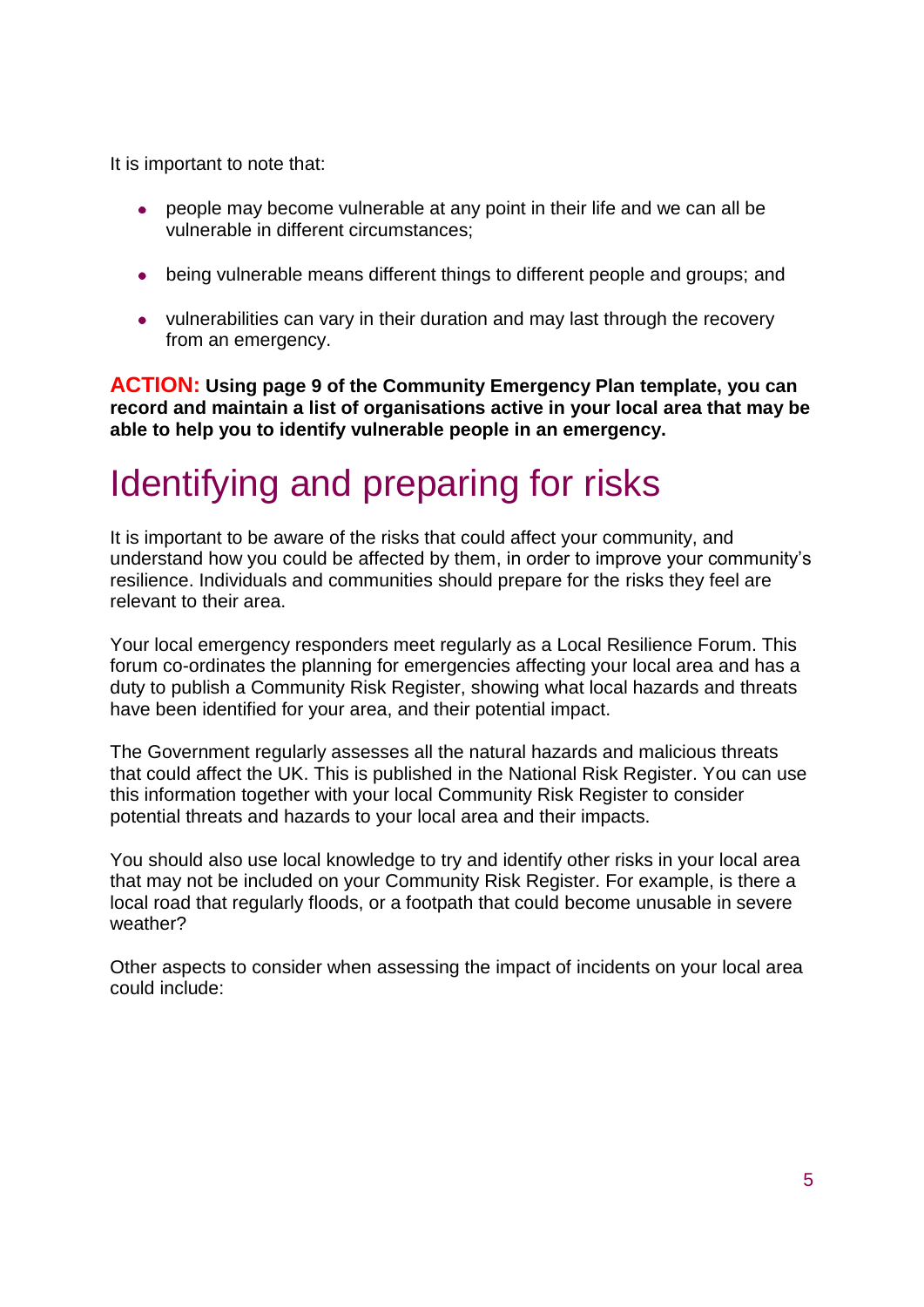#### **Social risks**

Are there are any known vulnerable people/groups in the area?

Examples may include:

- people who have recently had an operation;
- people without access to transport;
- people with limited mobility;
- groups that might find it difficult to understand emergency information; and
- transient groups such as holiday makers or travelling communities

#### **Environmental risks**

- Are there any particular areas that flood regularly?
- Are there any sites of environmental or historic importance, such as Sites of Special Scientific Interest, which may be affected?

#### **Infrastructure risks**

- Is there a major transport hub in the area?
- Are there any bridges or main roads?
- Are there any large industrial sites in the area?

#### **ACTION: Using page 4 of the Community Emergency Plan template, you can identify:**

- **potential risks and hazards and their impact on your community; and**
- **what you can do to reduce the impacts of these risks.**

You may find it useful to discuss this assessment with local emergency responders in your area to make sure you understand how you can complement their work in an emergency.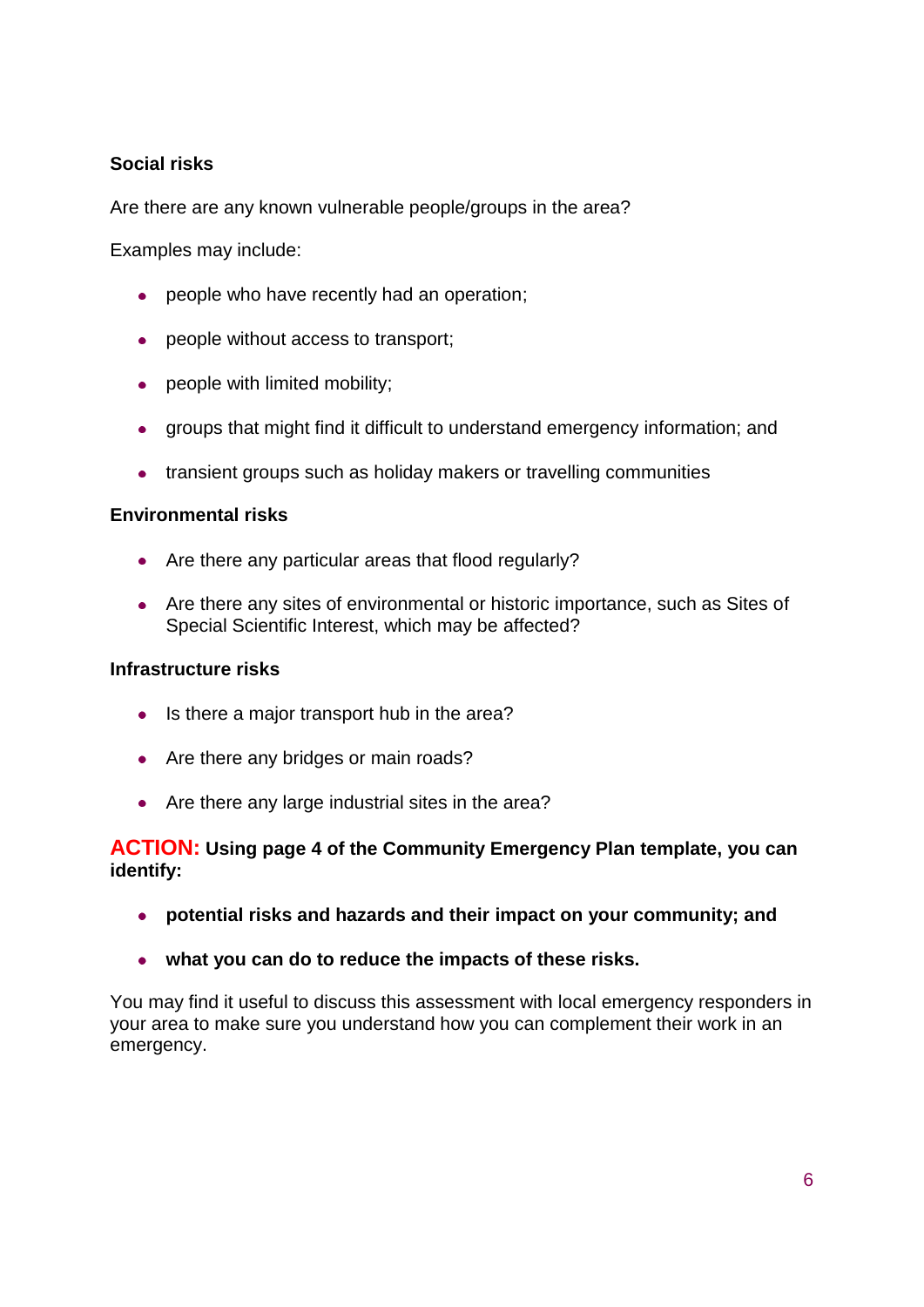### Assessing community skills and resources

Once your community is aware of the risks it might need to prepare for, it is important to consider what skills, resources and equipment your community already has that can be used, if needed, during or after an emergency.

You may want to assess your community's existing skills and resources under the following categories:

#### **Volunteers**

Volunteering is often spontaneous by nature and many communities and individuals automatically help each other during times of need. However, as part of your planning, you could speak to individuals and groups in your community and ask them if they would be willing to volunteer during an emergency, and what skills, tools or resources could be used. Potential volunteers may need to have permission from their employer to ensure that they could be released in an emergency.

You might also want to consider talking with existing local groups to see if their volunteers or contacts would be willing to help in an emergency.

It is important to make sure that you keep volunteers up to date and engaged with your emergency planning. You may wish to involve them in the exercising of your plan. More information about managing groups of volunteers can be found at:

Volunteering England - [www.volunteering.org.uk](http://www.volunteering.org.uk/)

Volunteering Wales - [www.volunteering-wales.net](http://www.volunteering-wales.net/)

Volunteer Development Scotland - [www.vds.org.uk](http://www.vds.org.uk/)

#### **Tools**

With your Community Emergency Group, consider what tools and machinery might be needed in an emergency. There may be people in your community who are qualified, capable and willing to operate these tools and machinery in an emergency.

#### **Supplies**

In an emergency, your community will require supplies, such as food and water, which may be difficult to obtain. The Community Emergency Group should consider talking with local businesses and suppliers who might be willing to provide these. If a written agreement is made between your community and the supplier, attach this as an annex to your Community Emergency Plan.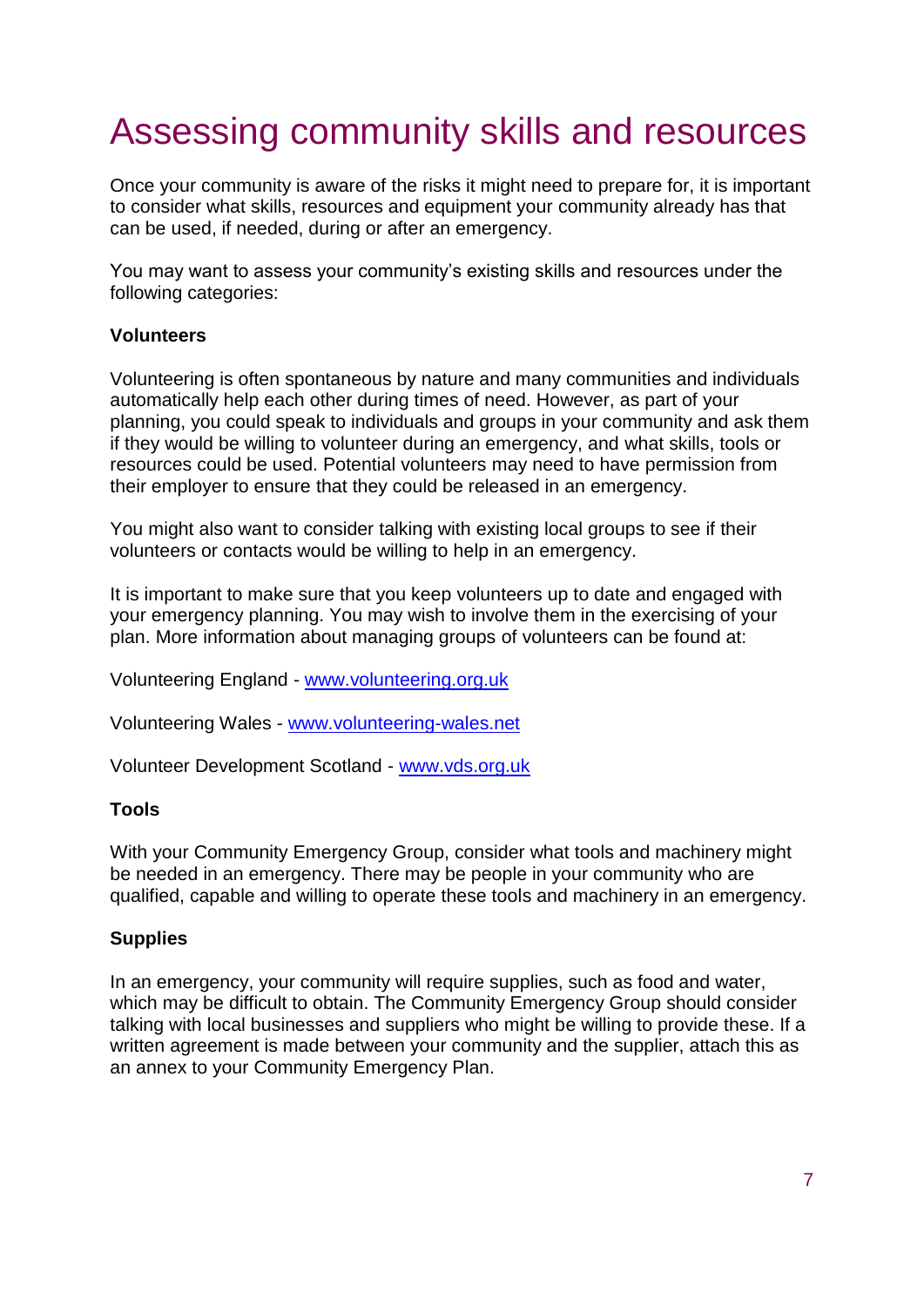#### **Transport**

Find out which vehicles could be used by the local community and know how access to them could be gained in an emergency. It is important to ensure that vehicle owners are properly licensed and insured to use their vehicles in this way.

Organisations such as 4x4 Response [\(www.4x4response.info\)](http://www.4x4response.info/) could be helpful in letting you know what groups may already be operating in your area.

**ACTION: Using page 5 of the Community Emergency Plan template, you can complete your own assessment of your community's skills and resources.**

### Insurance and health & safety

When thinking about how community members can help, and the assets and resources you can use, you should think about insurance issues.

Many communities see insurance and liability as a barrier to preparing their community for emergencies. While liability is for the courts to decide, a commonsense approach to helping each other is required.

Please do not put yourself or others at risk when preparing or using your plan.

Communities have expressed concerns about having appropriate insurance and legal cover for their community emergency arrangements, in particular using assets like community centres and village halls as rest centres or using vehicles as part of a community response. The Government is working with the insurance industry and community members to explore insurance and liability issues for a range of community emergency scenarios and will make the findings available publicly. You can find help on insurance issues at [www.abi.org.uk.](http://www.abi.org.uk/)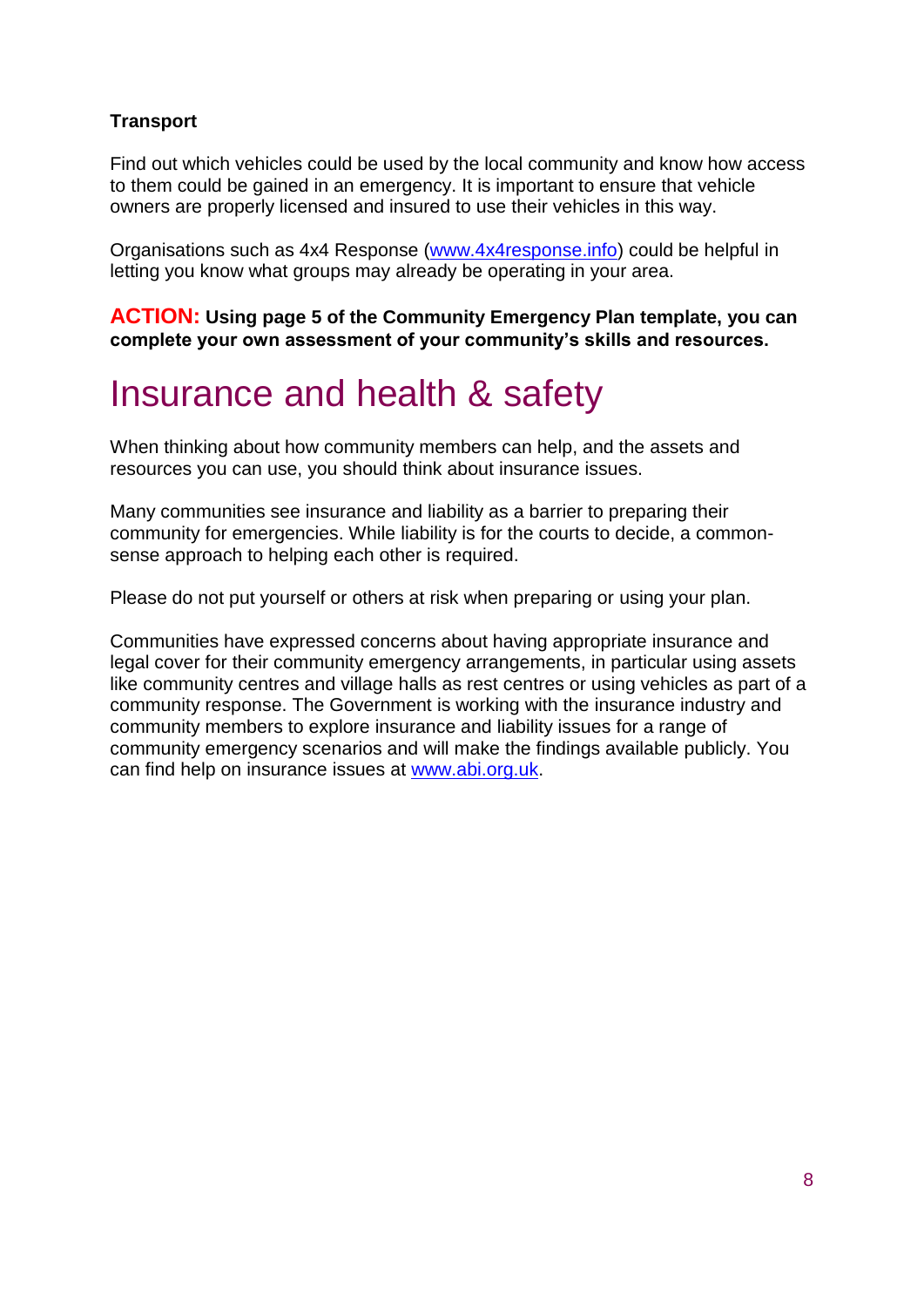# Identifying key locations

In an emergency, your local emergency responders might need the Community Emergency Group's assistance to help identify a safe place for people to shelter and set up a rest centre.

You should work with your local emergency responders to see what help the Community Emergency Group could provide to set up places of safety or rest centres.

Different emergencies may affect different parts of your community in different ways so you should try to identify a number of alternative sites.

It is important that you get the permission of those responsible for any buildings you might use in an emergency and ensure that they have appropriate insurance and liability cover to use the premises in this way

**ACTION: Using page 6 of the Community Emergency Plan template, you can make a list of key locations you have identified with your local emergency responders for use as places of safety**.

### Emergency contact list

It is important to keep accurate, up-to-date records of everyone who is in the Community Emergency Group, as well as others in the community who have offered their help in an emergency. This will help you to contact everyone quickly and make it easier for you and the local emergency responders to identify who is part of the Community Emergency Group. It is important to remember to keep personal details safe, and only share them with those who need the information. For further information see:

[www.ico.gov.uk/for\\_organisations/data\\_protection\\_guide.aspx](http://www.ico.gov.uk/for_organisations/data_protection_guide.aspx)

You may want to record contacts in a 'telephone tree', which sets out a process through which people have responsibility for ringing other contacts. An example of a telephone tree is provided in the Community Emergency Plan template.

**ACTION: Using pages 7 and 8 of the Community Emergency Plan template, you can complete your own emergency contact list or telephone tree.**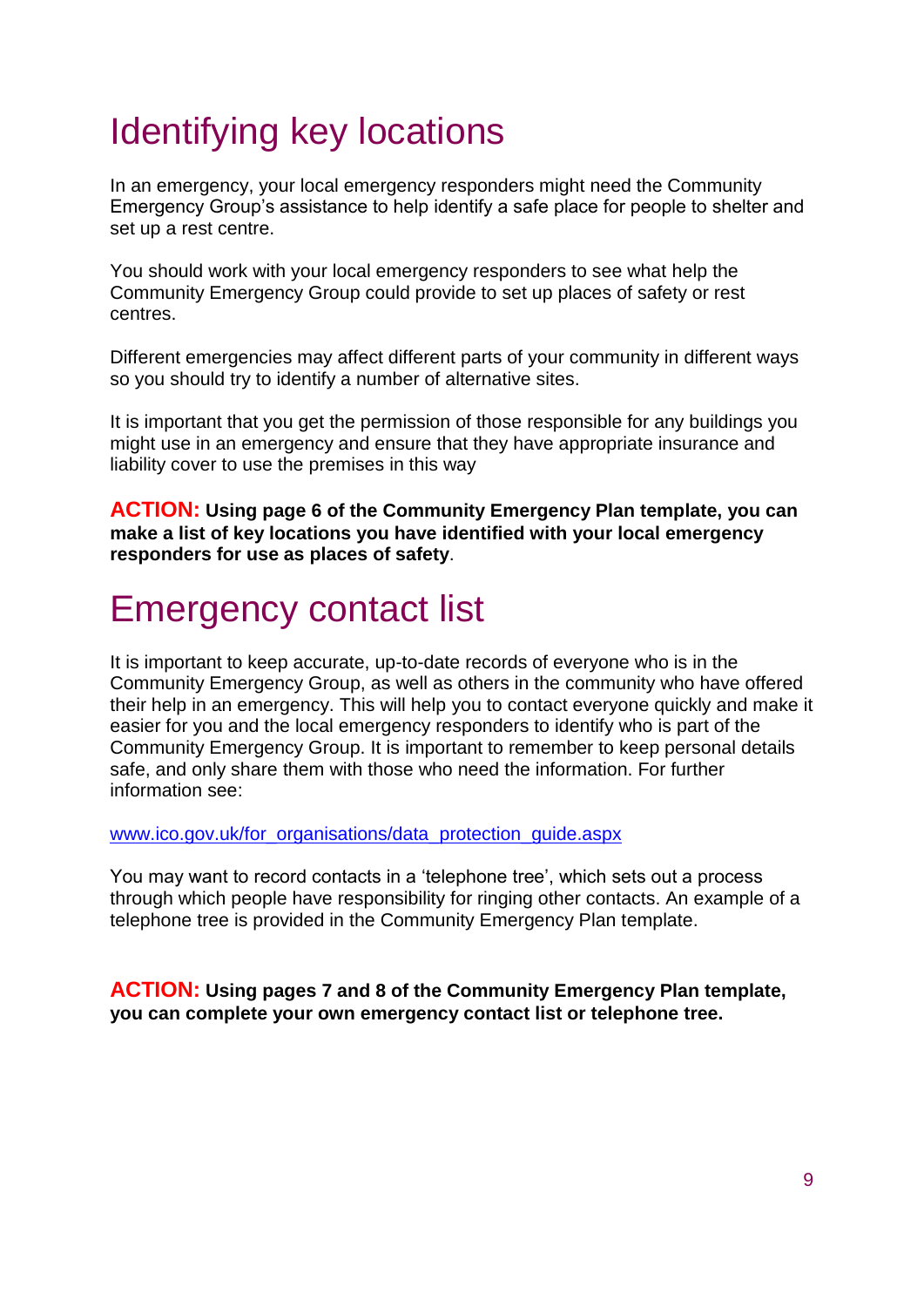# **Step 2 – What to do in an emergency**

### Activation of your plan

In any emergency, having an emergency plan is not a substitute for calling 999 if there is a risk to life.

When an emergency happens, you will need to know how to activate your plan and contact your volunteers.

You will have made your local emergency responders aware of your Community Emergency Plan as part of your planning process, so in most circumstances you should activate your plan in response to a call from local emergency responders. You should work with them to identify how they will contact you, and how you should contact them, to activate your plan in an emergency.

In certain circumstances, local emergency responders may be unable to contact you to ask you to activate your plan. Therefore, you should develop a series of triggers you can use as a Community Emergency Group to decide whether to take action.

For example:

- Have you been able to contact our local emergency responders?
- What messages are being put out in the media?
- What can you do safely without the help of the local emergency responders?

Using your list of skills, people and resources, you will need to decide what you can do to safely support the work of the local emergency responders.

**ACTION: Using pages 9 and 10 of the Community Emergency Plan template, you can record your own activation triggers and first steps to take once an emergency has met the threshold for activating your plan.**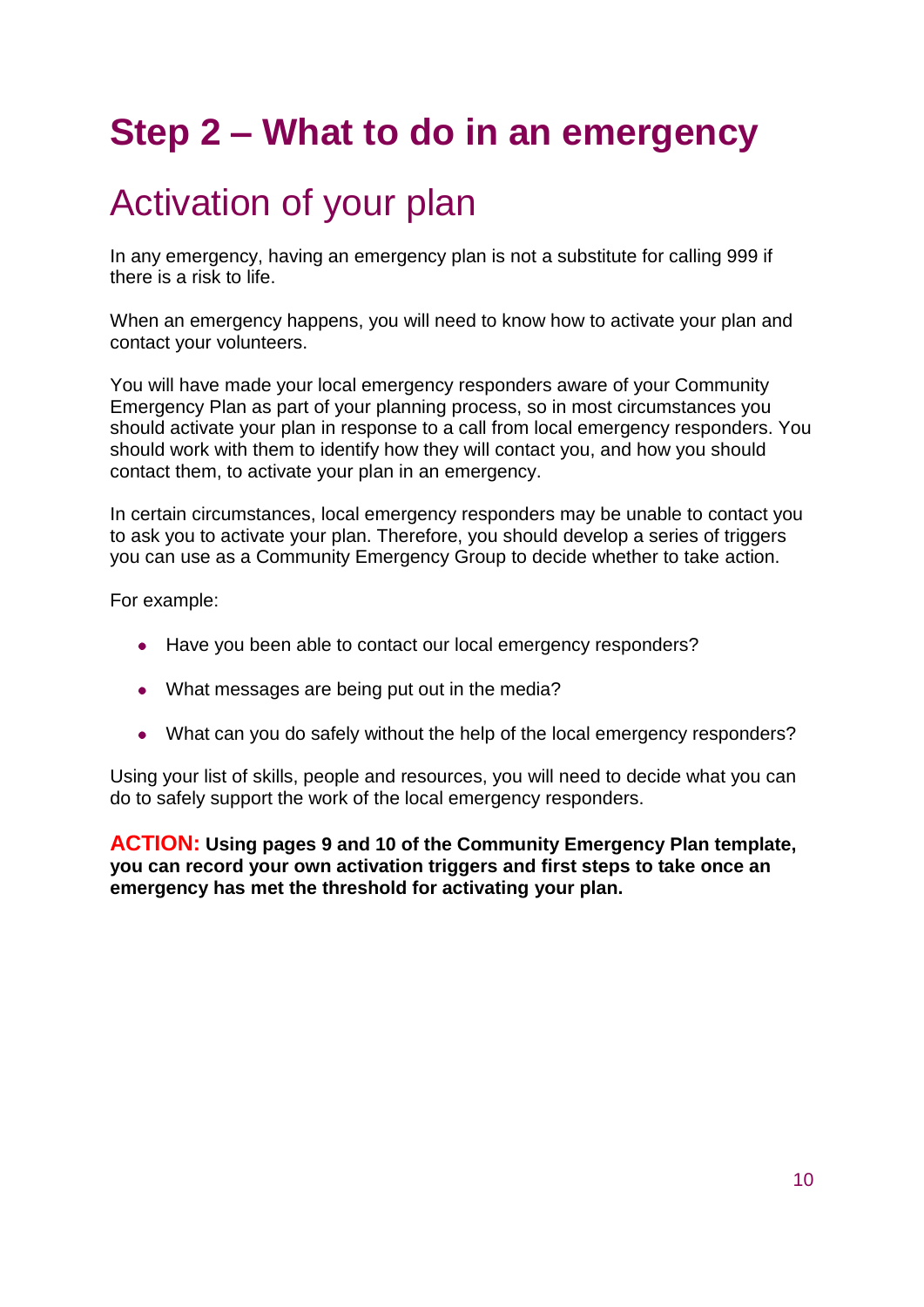### First Community Emergency Group meeting

A draft agenda for the first meeting of the Community Emergency Group can be found on page 11 of the template. This is intended to be a guide only. You may find that your team and volunteers are already getting on with helping but it is important to make sure everyone is safe and working in a co-ordinated way.

**ACTION: Using page 11 of the Community Emergency Plan template, you can record your own draft agenda in your plan.**

### **Evacuation**

During an emergency, it might be necessary for some members of your community to be evacuated from their homes to a safe place. Speak to those co-ordinating the response to see what role the Community Emergency Group can play in this.

You may be able to assist with:

- door knocking or delivery of emergency messages;
- running of a rest centre; or
- identifying those who may need extra assistance to move to safety.

**ACTION: Using page 12 of the Community Emergency Plan template, you can record any actions for the Community Emergency Group that you have agreed with local emergency responders in their planning for an evacuation.**

### **Communications**

The Community Emergency Group should discuss how it will cope if communications are disrupted in the area. You may have access to walkie-talkies or amateur radio groups (for example, the Radio Amateurs' Emergency Network).

The Community Emergency Group could also consider door knocking as an option to communicate with the public and get the local emergency responders' messages across if it is possible to do this safely. The Community Emergency Group should work with the local emergency responders to ensure any messages that they are delivering to the community are consistent with those issued by local or national authorities.

**ACTION**: **Using page 12 of the Community Emergency Plan template, you can record alternative arrangements for communicating in your local area.**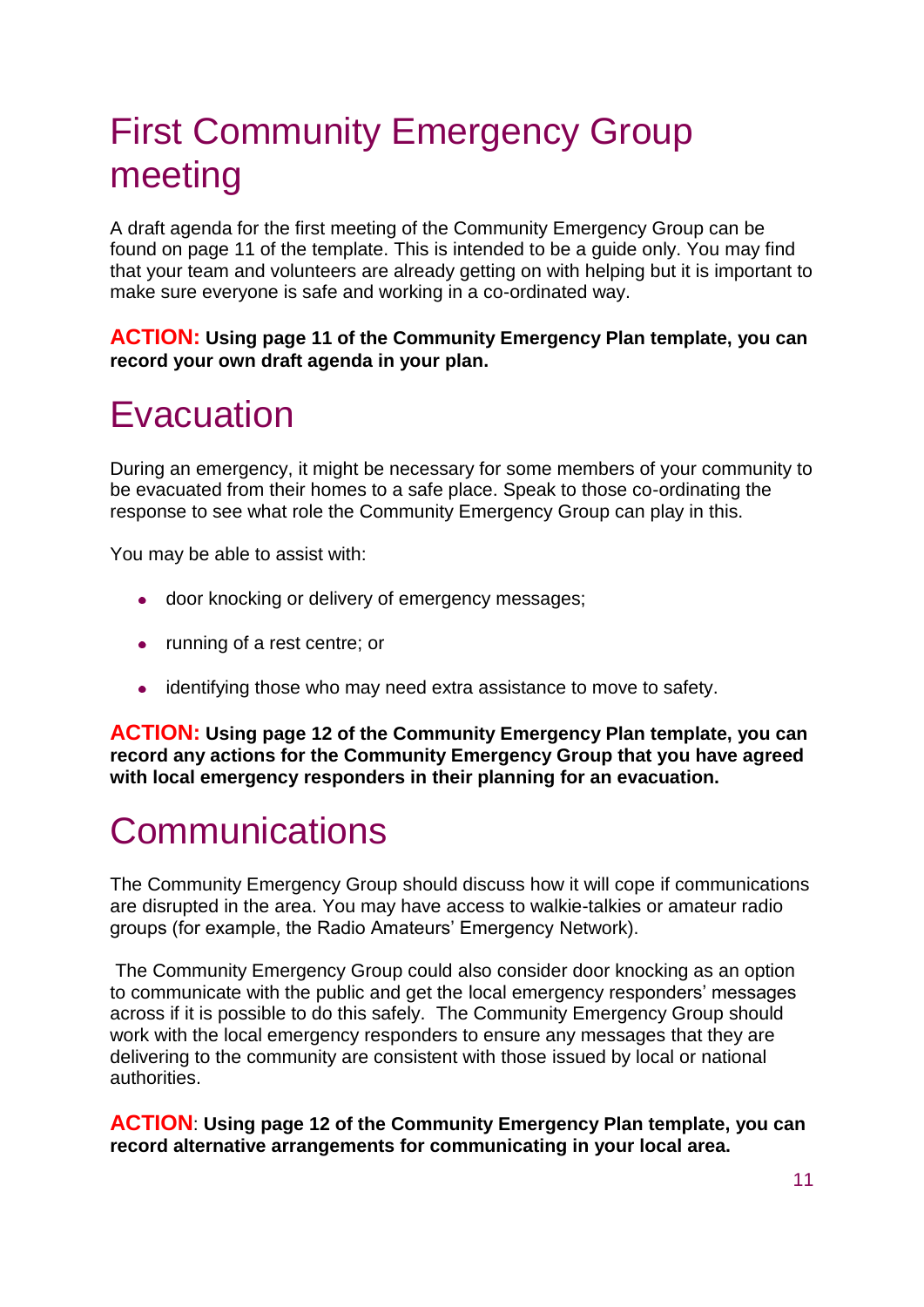# **Step 3 – Practising and reviewing your plan**

# Sharing your plan

Once you have developed your plan, share it with your community to get their views. It is important that all members of the community feel that the plan works for them.

It is also important that you share your plan with the emergency planning officer from your local authority, the local emergency responders and your Local Resilience Forum so that, in the event of an emergency, they will know who to contact and what assistance you can provide.

You can contact your local emergency planning officer through your local council. You should record who has a copy of your plan and ensure that they receive a revised copy whenever it is updated.

**ACTION: Using page 2 of the Community Emergency Plan template, you can record a list of individuals and organisations that need to have a copy.**

### Reviewing and updating your plan

It is important to regularly review and update your Community Emergency Plan to ensure it meets the changing needs of your community. It is also important to make sure that your plan will work in an emergency. You may wish to practice activating the plan to test how well it would work in an emergency and see how ready members of your team and volunteers are to carry out its actions. You should work with your local emergency responders, using the local risk assessment you have produced, to identify scenarios that you can use to test the arrangements you have made in your plan.

Practising the arrangements in your plan will allow you to identify any problems with it. Once you have practised your plan, you should review and update it. You should also regularly update your emergency contact lists to ensure it is accurate.

When you make any changes and amendments to the plan, you should record the amendments to ensure that everyone knows they are using the latest version.

**ACTION: Using page 2 of the Community Emergency Plan template, you can record and maintain a list of updates to your plan.**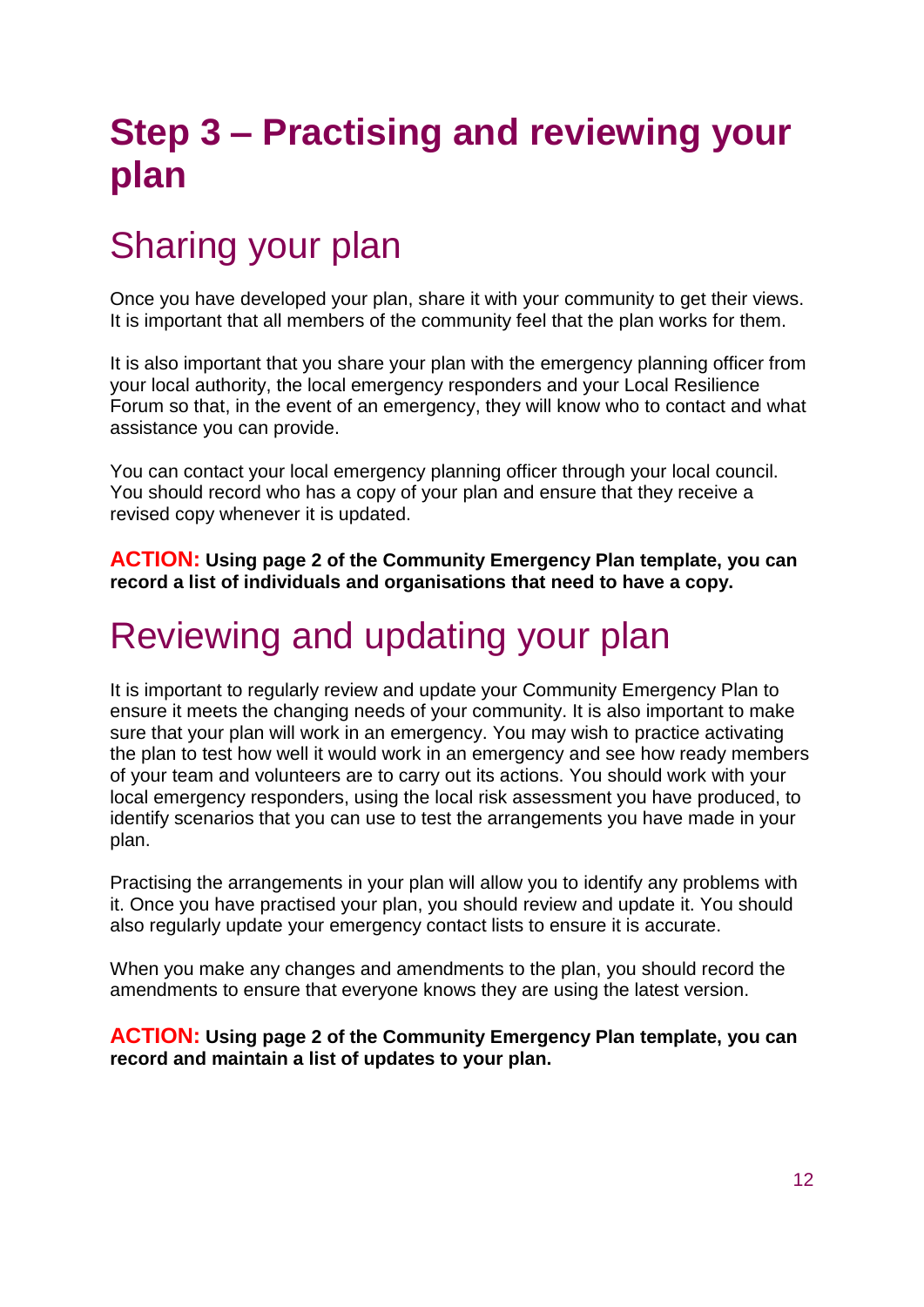### Checklist for Community Emergency **Coordinator**

The checklist below is a prompt you can use as you go through the process of producing a Community Emergency Plan.

- Have you established a Community Emergency Group?
- Have you considered what help and support you need and how to access it?  $\bullet$
- Have you considered the risks that your community might face?
- Have you assessed the existing skills and resources in your community?
- Have you identified key locations in the community to use in an emergency?
- Have you considered who in your community might be vulnerable in an emergency?
- Have you decided how and when you would activate your plan?
- Have you shared your plan with your community and your local emergency responders?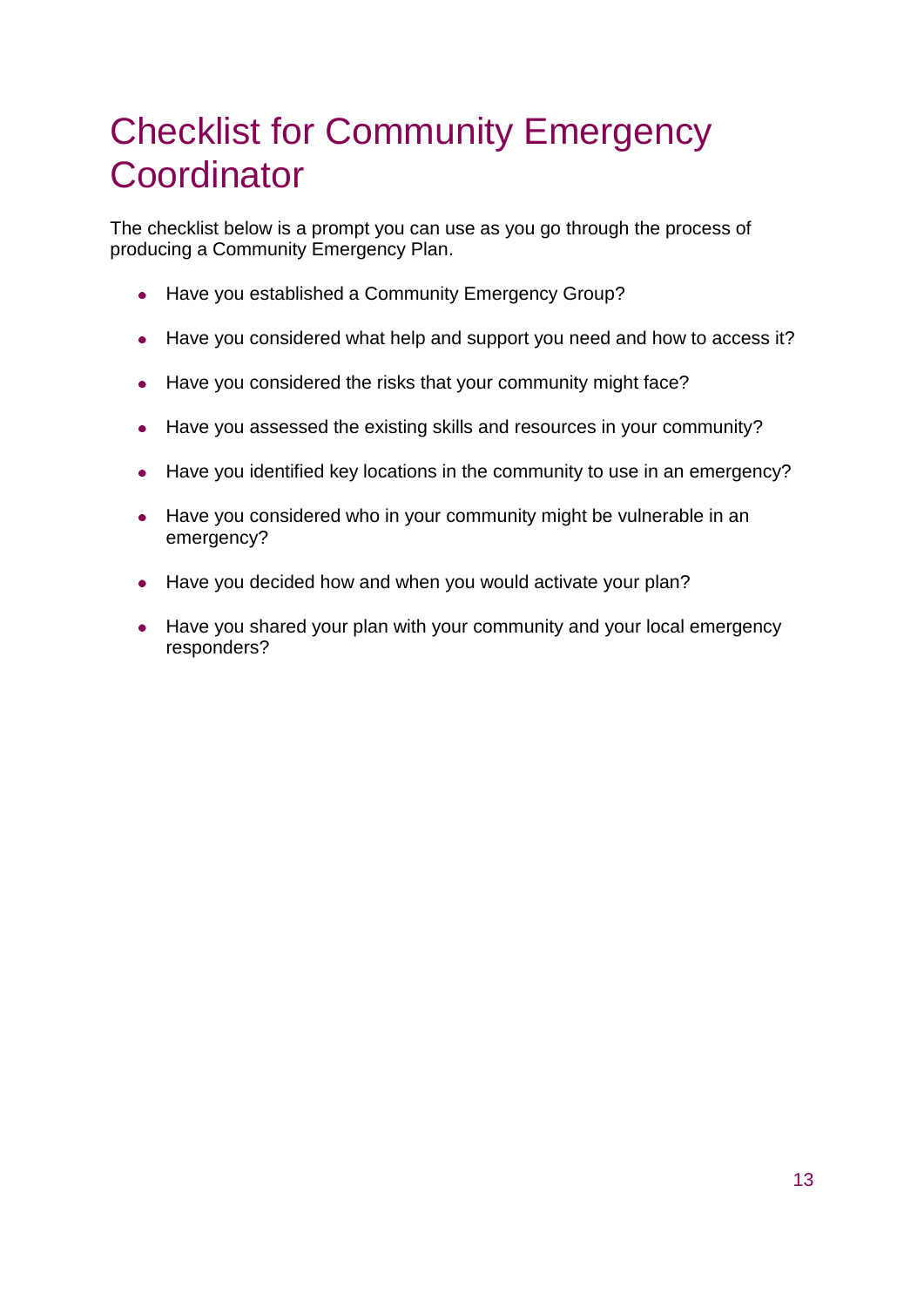# **What the Government will do**

The [Strategic National Framework on](http://www.cabinetoffice.gov.uk/communityresilience) Community Resilience sets out the Government's contribution to enhancing and building individual, family and community resilience. The framework establishes a programme of work that will support and enable communities and individuals to be more prepared and resilient when facing emergencies and their consequences.

The Government will:

- remove the barriers which prevent participation such as concerns about liability and insurance;
- provide toolkits, templates and checklists to help you in your planning, and share information on the things you need to know for planning and preparing, such as relevant pieces of legislation and new funding streams;
- listen to your feedback on our products and quidance, making changes where relevant;
- help put you in touch with the right people and provide ways for you to communicate with the UK resilience community. In particular, we will support you to engage with local emergency responders and other communities through existing networks and structures;
- let you know what is happening so that you have up-to-date, accurate information to make decisions and carry out activities at a local level.
- set up relevant web pages to communicate and share information with you;
- champion your work nationally and listen to, and learn from, your good practice; and
- obtain useful advice from national bodies, promoting and sharing guidance from relevant organisations.

In some circumstances, communities may require further training and/or resources to increase the resilience of their local area to a wide range of potential incidents.

Funding can be sought from a variety of organisations and charities, at national, regional and local levels. Further information on funding can be found on page 15, which signposts some examples of funding as well as mechanisms for finding the best available funding for your community.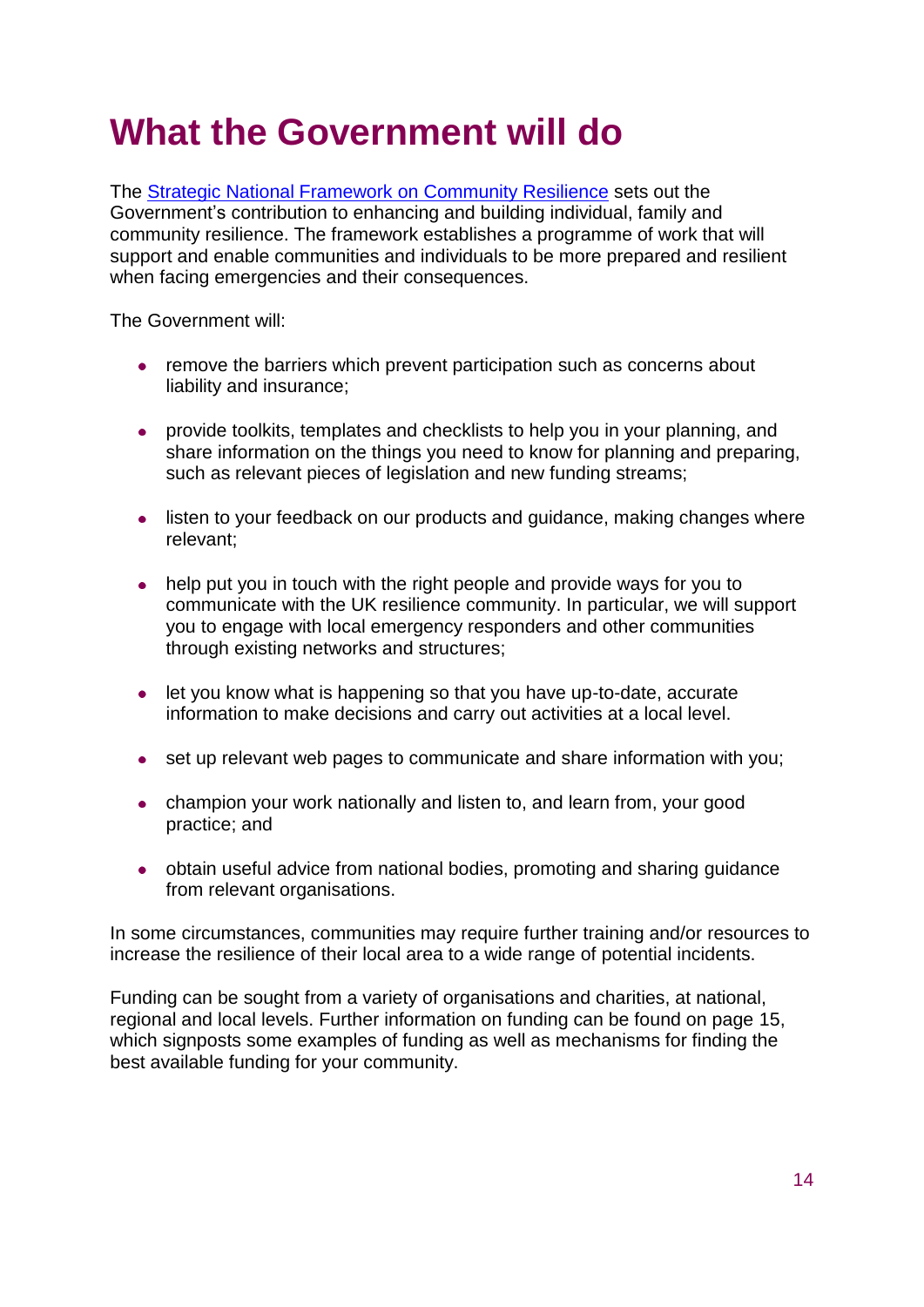# **Funding arrangements**

There may be circumstances in which you need additional funding to help enhance resilience in your community. There are many organisations, government departments and charities that provide funding for community groups. Below are some examples of tools which can help you find the best available funding for your community, as well as a selection of examples of national, regional and local funding. It is important to check the relevant websites for the most up to date information to ensure you meet the eligibility criteria or closing deadlines. These grant finding websites and tools have been developed to find the most suitable grant for community projects. The process involves a simple checklist to see what funding is available.

#### **Grant Finder**

#### [www.grantfinder.co.uk](http://www.grantfinder.co.uk/)

Grants and policy database with details of 6,000 funding opportunities.

#### **Funding Central**

#### [www.fundingcentral.org.uk](http://www.fundingcentral.org.uk/)

Funding portal for all voluntary sector organisations, including community groups, providing access to 4,000 funding and finance opportunities, plus tools and resources supporting organisations to develop sustainable income strategies.

#### **Government Funding**

#### [www.governmentfunding.org.uk](http://www.governmentfunding.org.uk/)

Online portal to grants for the voluntary and community sector.

#### **Lottery Funding**

#### [www.lotteryfunding.org.uk](http://www.lotteryfunding.org.uk/)

Lottery Funding is a joint website run by all Lottery funders in the UK. This site allows you to search information on current funding programmes across the UK.

#### **Grantsnet**

#### [www.grantsnet.co.uk](http://www.grantsnet.co.uk/)

A search directory for grants and funding programmes available within the UK.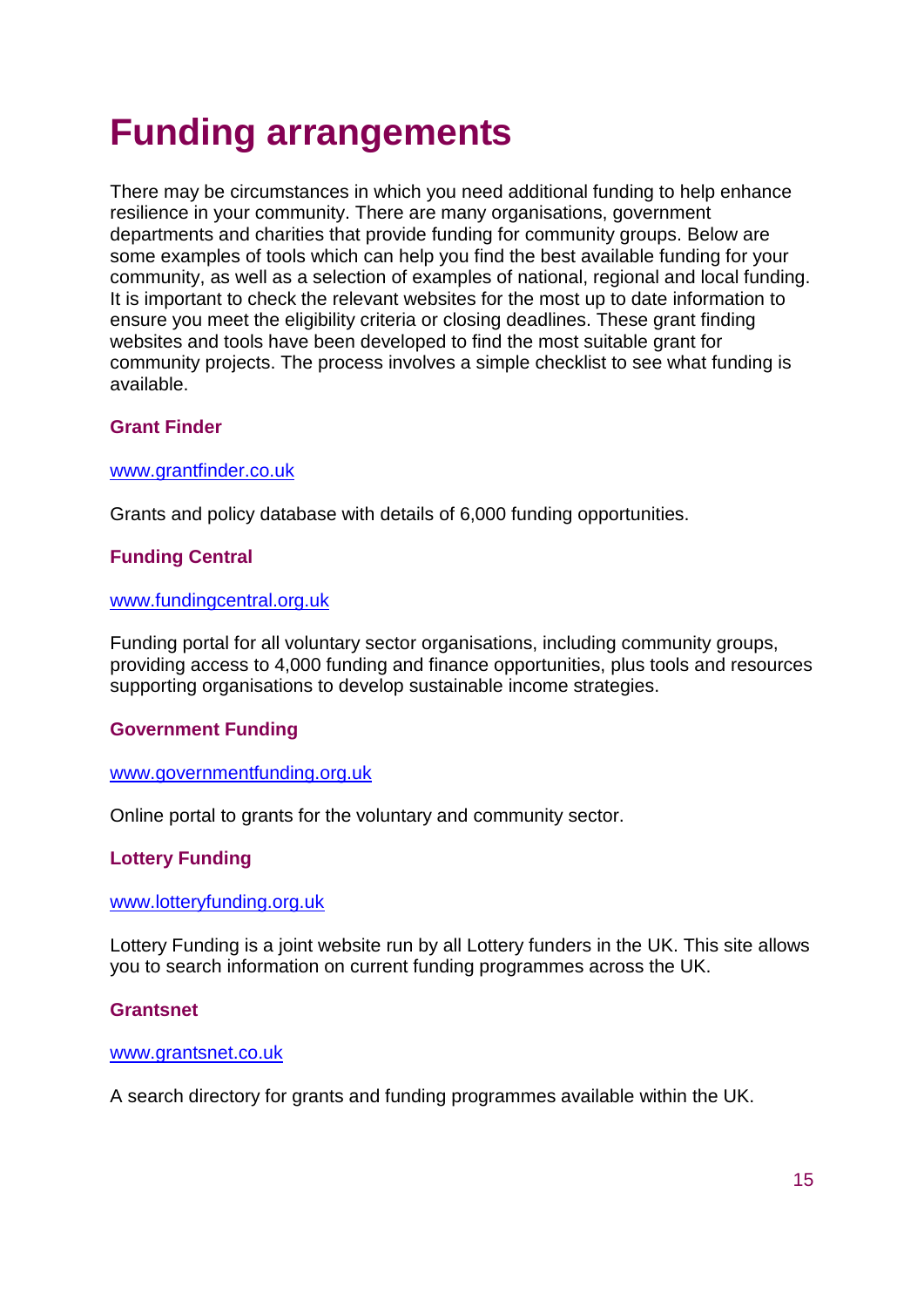#### **Office of the Civil Society**

[www.cabinetoffice.gov.uk/content/big-society-overview](http://www.cabinetoffice.gov.uk/content/big-society-overview)

The Office of the Civil Society regularly has information about new and existing grants.

#### **Wales**

<http://wales.gov.uk/funding/fundgrantareas/?lang=en>

In Wales, the Welsh Assembly Government provides funding support to a wide variety of organisational structures. Details of funding available can be found on the Welsh Assembly Government website.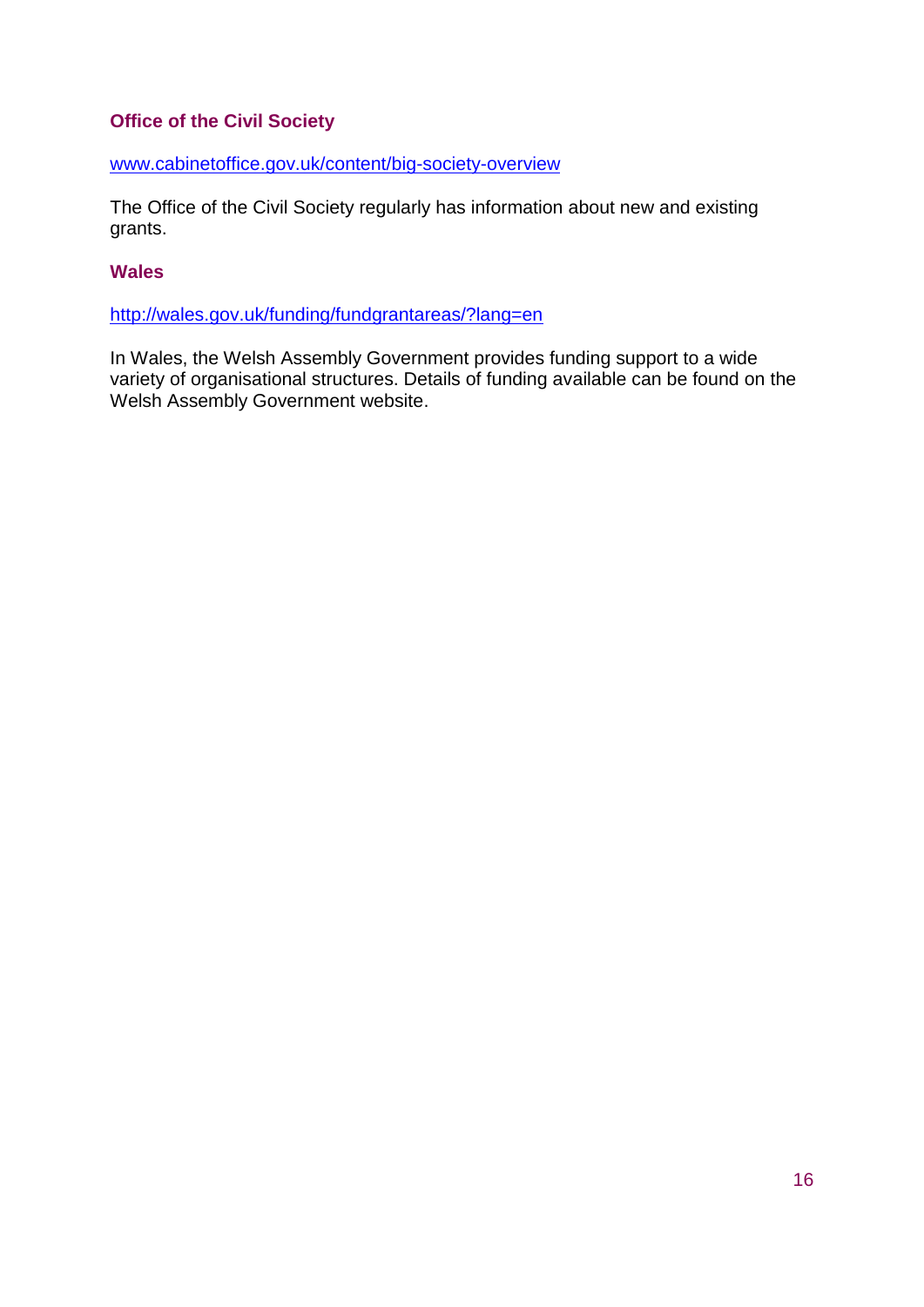## **Where to get more information**

The [Strategic National Framework for Community Resilience](http://www.cabinetoffice.gov.uk/communityresilience) sets out the Government's strategic aims and objectives for the Community Resilience Programme. You are likely to find this document most useful if you who want to see how the Community Resilience Programme fits into the wider objectives of the Government.

The Preparing for Emergencies - Guide for Communities document introduces you to the first steps you could take to become better prepared to deal with emergencies. It uses case studies to explain the benefits experienced by communities who are already involved in community resilience. You are likely to find this document most useful if you are new to community resilience and want to find out more about what is involved.

The [Preparing for Emergencies](http://www.direct.gov.uk/preparingforemergencies) web pages are aimed at individuals, families, communities and businesses that want to find out more about how they can prepare for emergencies. The pages aim to answer questions around individual and community resilience and increase awareness of risks and vulnerability to risk. They also set out some easy steps for how you can improve your household preparedness. You are likely to find this document most useful if you would like more general information about emergency preparedness.

For further information on the Community Resilience Programme, please contact [community.resilience@cabinet-office.x.gsi.gov.uk](mailto:community.resilience@cabinet-office.x.gsi.gov.uk) or write to Community Resilience, Civil Contingencies Secretariat, 22 Whitehall, London, SW1A 2WH.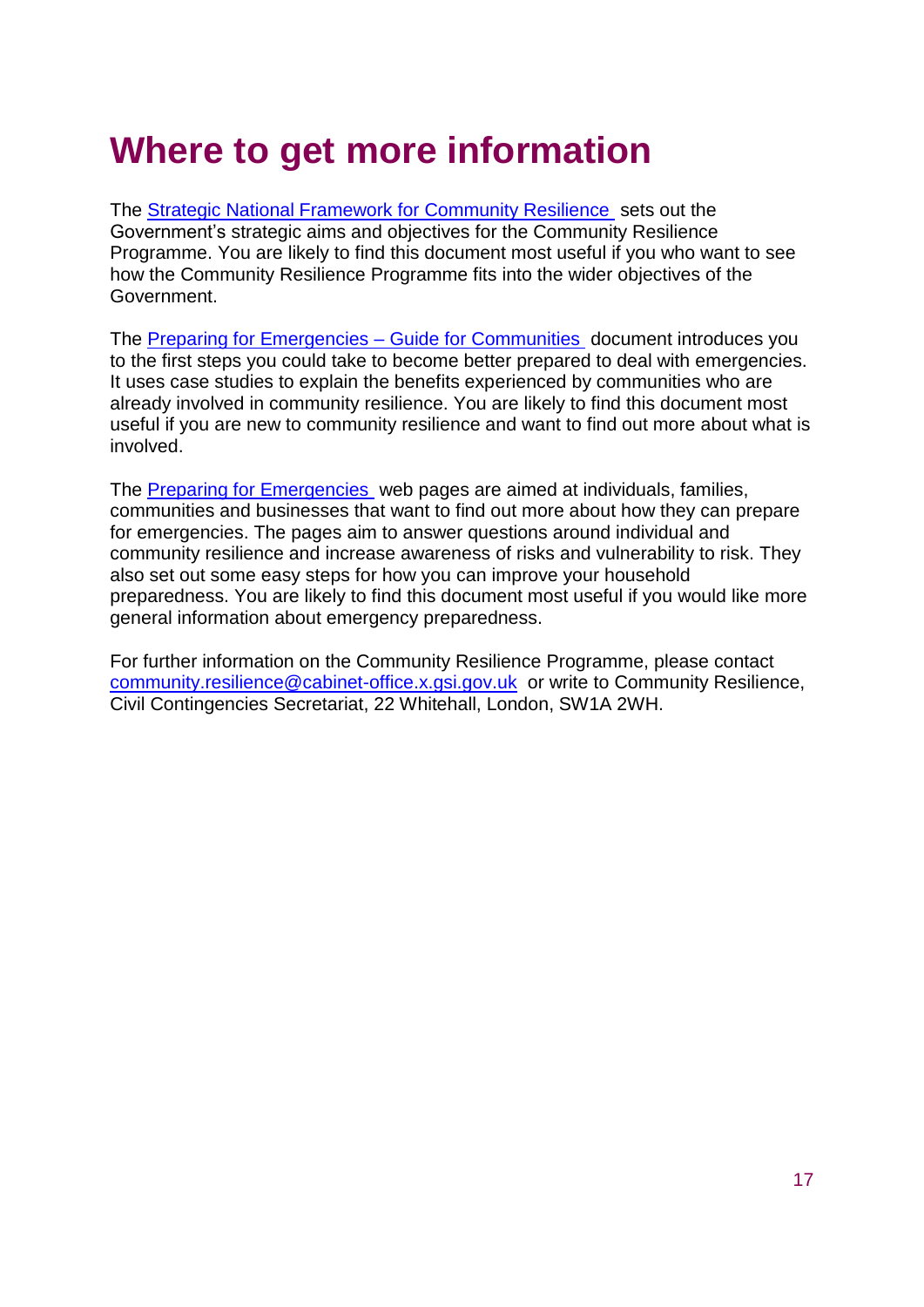# **Useful links**

#### **Preparing for Emergencies**

[www.direct.gov.uk/preparingforemergencies](http://www.direct.gov.uk/preparingforemergencies)

The home of resources for individual and community resilience.

#### **Local Resilience Forum**

<http://interim.cabinetoffice.gov.uk/ukresilience/preparedness/ukgovernment/lrfs.aspx>

This web page provides contact details for Local Resilience Forums throughout England and Wales.

#### **National Risk Register**

[www.cabinetoffice.gov.uk/resource-library/national-risk-register](http://www.cabinetoffice.gov.uk/resource-library/national-risk-register) 

The online home of the National Risk Register.

#### **Environment Agency**

[www.environment-agency.gov.uk](http://www.environment-agency.gov.uk/)

08708 506 506

For information on environmental risks, including flood warnings.

#### **British Red Cross**

[www.redcross.org.uk](http://www.redcross.org.uk/)

0844 871 11 11

Information on the simple precautions that can be taken to prepare for a range of emergency situations, along with advice on how to cope when they do.

#### **WRVS**

#### [www.wrvs.org.uk](http://www.wrvs.org.uk/)

0845 601 4670

Information about the services WRVS provide (including emergency response) across the UK.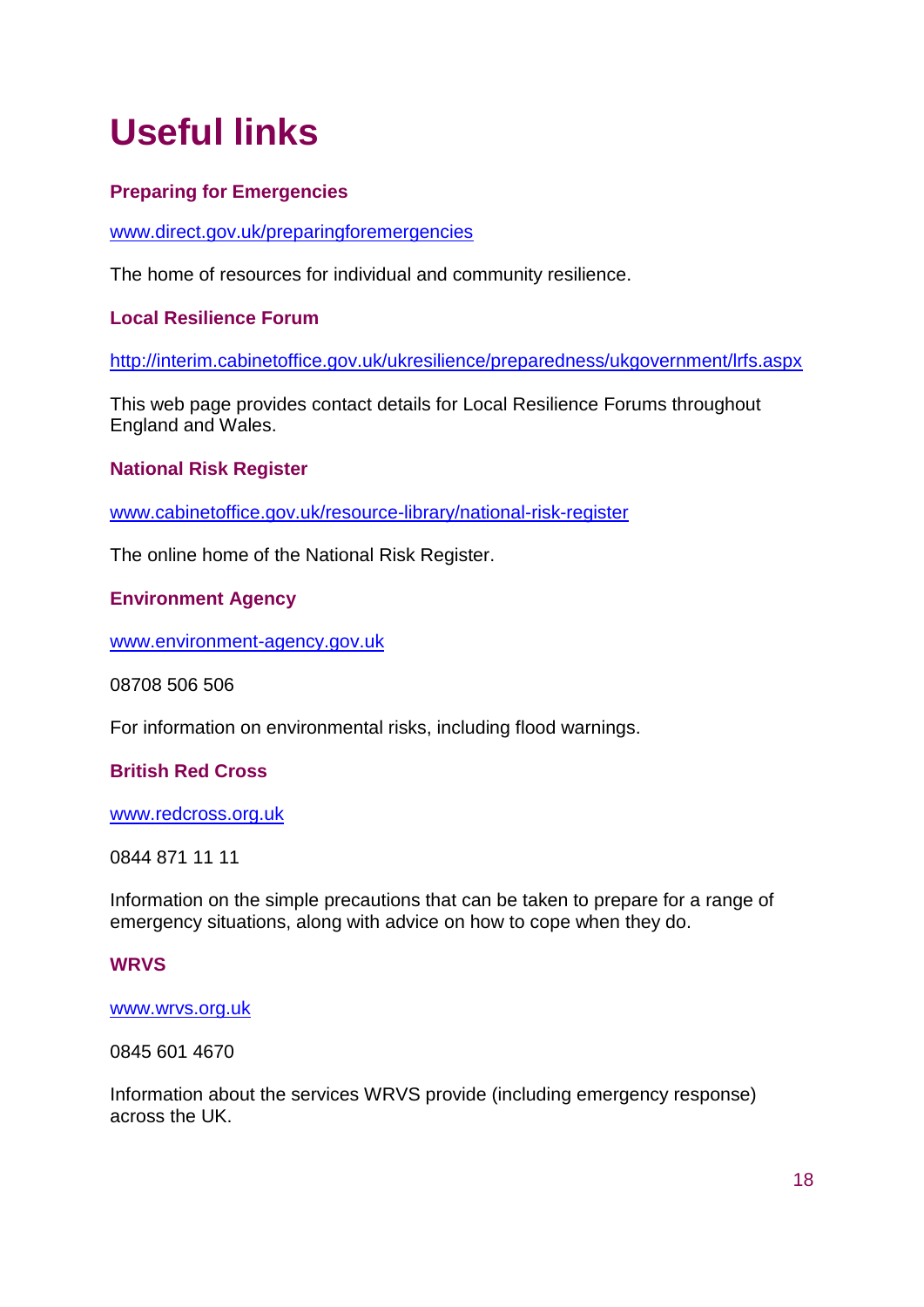#### **St John Ambulance**

[www.sja.org.uk](http://www.sja.org.uk/)

08700 104950

Information about how first aid training can make a difference to people in an emergency.

#### **RSPCA**

[www.rspca.org.uk/in-action/international/emergencyresponse](http://www.rspca.org.uk/in-action/international/emergencyresponse)

0300 1234 555

The RSPCA has put together some guidelines so that you can be prepared to get your animals to safety in the event of flooding.

#### **Informed. Prepared. Together.**

[www.informedprepared.eu](http://www.informedprepared.eu/)

A gateway to resources, information and practical tools for developing the ability of individuals, communities and organisations to be better prepared to cope with emergencies and disasters.

#### **Radio Amateurs' Emergency Network (RAYNET)**

#### [www.raynet-uk.net](http://www.raynet-uk.net/)

The UK's national voluntary communications service provided for the community by licensed radio amateurs.